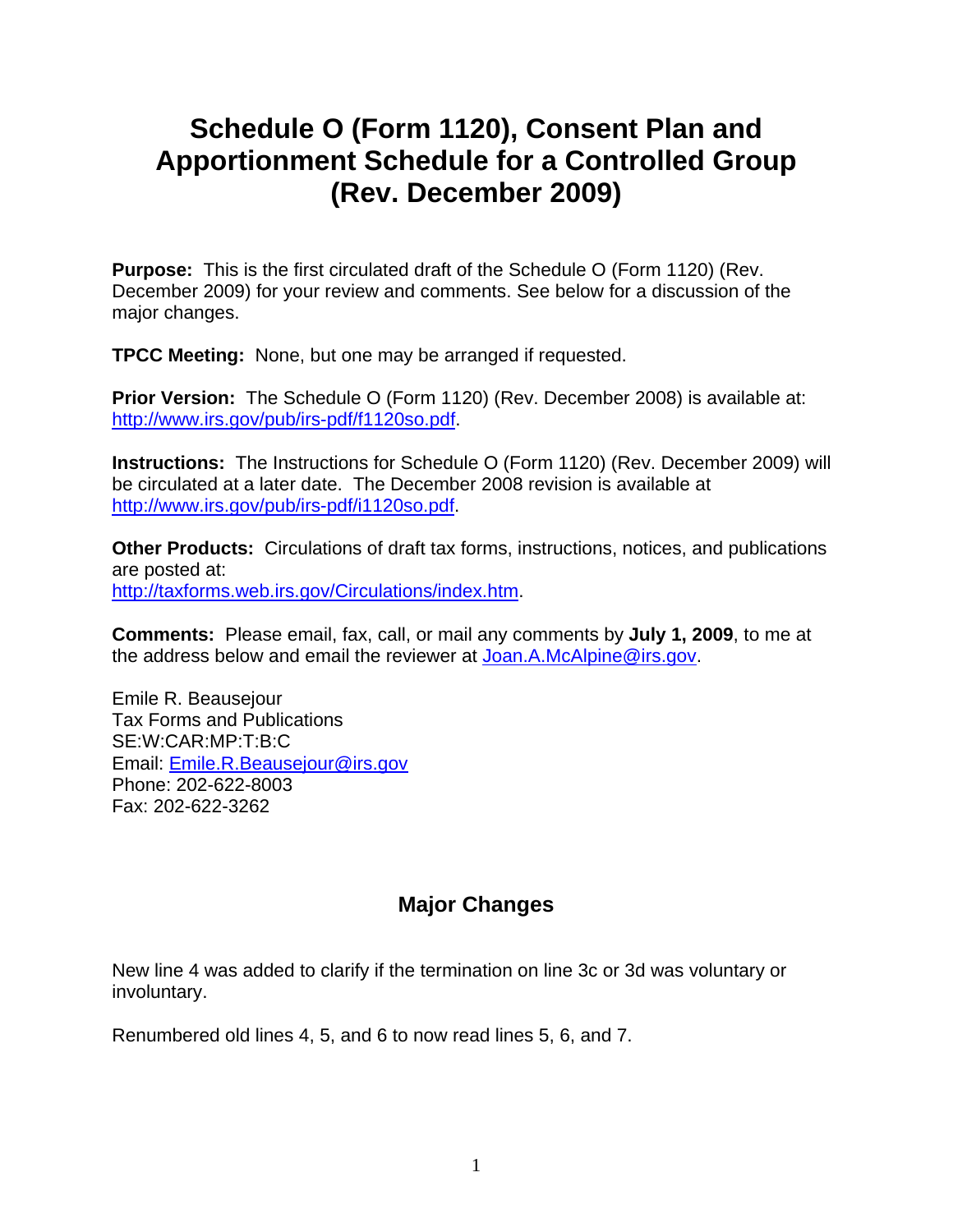For line 7:

- The lead-in sentence was changed from "Elections under section 1561. See instructions" now reads "Required information and elections. Check the applicable box(es) (see instructions)."
- The apportionment of tax items is different if only one or more members of the group has a short tax year that does not include December 31. Line 7c was added to identify such a member and clarify how the allocations on pages 2 and 3 were determined.

All changes were made at the request of the Chief Counsel and Schedule O work group.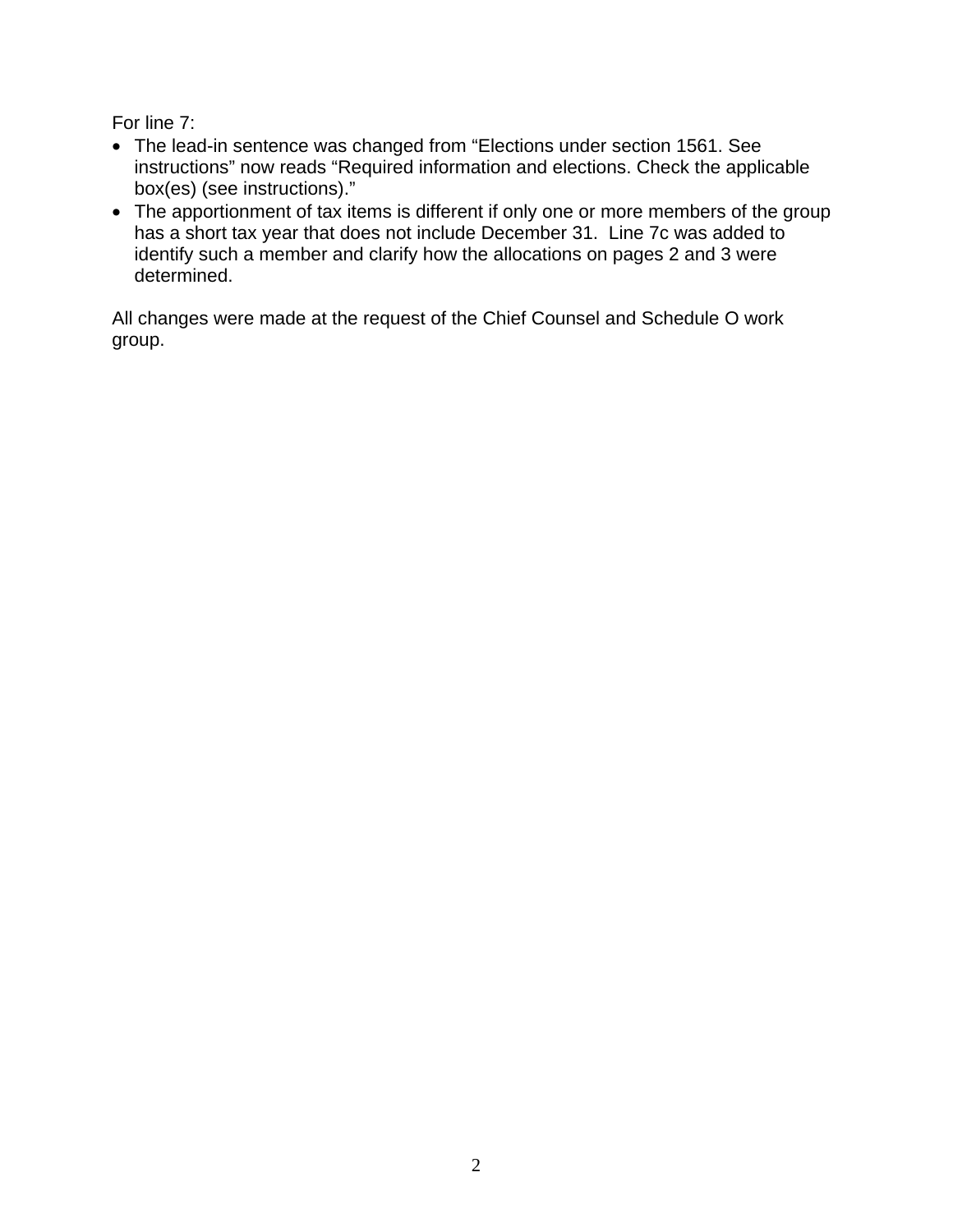| <b>SCHEDULE O</b>    |
|----------------------|
| (Form 1120)          |
| (Rev. December 2009) |

Department of the Treasury Internal Revenue Service

## Consent Plan and Apportionment Schedule for a Controlled Group

- **Attach to Form 1120, 1120-C, 1120-F, 1120-FSC, 1120-L, 1120-PC, 1120-REIT, or 1120-RIC.** - **See separate instructions.**

Name **Employer identification number Employer identification number** 

| Part I | <b>Apportionment Plan Information</b>                                                                                                             |                              |
|--------|---------------------------------------------------------------------------------------------------------------------------------------------------|------------------------------|
| 1.     | Type of controlled group:                                                                                                                         |                              |
| a      | $\Box$ Parent-subsidiary group                                                                                                                    |                              |
| b      | Brother-sister group                                                                                                                              |                              |
| c      | Combined group                                                                                                                                    |                              |
| d      | Life insurance companies only                                                                                                                     |                              |
| 2      | This corporation has been a member of this group:                                                                                                 |                              |
| a      | For the entire year.                                                                                                                              |                              |
| b      | , 20<br>, until<br>20<br>From                                                                                                                     |                              |
| 3      | This corporation consents and represents to:                                                                                                      |                              |
| а      | Adopt an apportionment plan. All the other members of this group are adopting an apportionment plan effective for                                 |                              |
|        | the current tax year which ends on<br>, 20<br>, and for all succeeding tax years.                                                                 |                              |
| b      | Amend the current apportionment plan. All the other members of this group are currently amending a previously                                     |                              |
|        | adopted plan, which was in effect for the tax year ending<br>20<br>$\sim$                                                                         | , and for all succeeding tax |
|        | years.                                                                                                                                            |                              |
| с      | Terminate the current apportionment plan and not adopt a new plan. All the other members of this group are not adopting<br>an apportionment plan. |                              |
| d      | Terminate the current apportionment plan and adopt a new plan. All the other members of this group are adopting                                   |                              |
|        | an apportionment plan effective for the current tax year which ends on                                                                            | , 20<br>, and for all        |
|        | succeeding tax years.                                                                                                                             |                              |
|        |                                                                                                                                                   |                              |
| 4      | If you checked box 3c or 3d above, check the applicable box below to indicate if the termination of the current apportionment                     |                              |
|        | plan was:                                                                                                                                         |                              |
| а      | Voluntary                                                                                                                                         |                              |
| b      | Involuntary                                                                                                                                       |                              |
|        |                                                                                                                                                   |                              |
| 5      | If you did not check a box on line 3 above, check the applicable box below concerning the status of the group's apportionment                     |                              |
|        | plan (see instructions).                                                                                                                          |                              |
| а      | No apportionment plan is in effect and none is being adopted.                                                                                     |                              |
| b      | An apportionment plan is already in effect. It was adopted for the tax year ending                                                                | . 20<br>and                  |
|        | for all succeeding tax years.                                                                                                                     |                              |
| 6      | If all the members of this group are adopting a plan or amending the current plan for a tax year after the due date                               |                              |
|        | (including extensions) of the tax return for this corporation, is there at least one year remaining on the statute of limitations                 |                              |
|        | from the date this corporation filed its amended return for such tax year for assessing any resulting deficiency?                                 |                              |
|        | See instructions.                                                                                                                                 |                              |
| a      | Yes.                                                                                                                                              |                              |
|        | $\Box$ The statute of limitations for this year will expire on<br>(i)<br>. 20                                                                     |                              |
|        | (ii)<br>, 20<br>$\Box$ On<br>, this corporation entered into an agreement with the                                                                |                              |
|        | Internal Revenue Service to extend the statute of limitations for purposes of assessment until                                                    |                              |
|        | , 20                                                                                                                                              |                              |
| b      | No. The members may not adopt or amend an apportionment plan.                                                                                     |                              |
| 7      | Required information and elections under section 1561. Check the applicable box(es) (see instructions).                                           |                              |
| а      | The corporation will determine its tax liability by applying the maximum tax rate under section 11 to the entire amount of its                    |                              |
|        | taxable income.                                                                                                                                   |                              |
| b      | The corporation and the other members of the group elect the FIFO method (rather than defaulting to the proportionate                             |                              |
|        | method) for allocating the group's section 11(b)(1) additional tax.                                                                               |                              |
| c      | The corporation has a short tax year that does not include December 31.                                                                           |                              |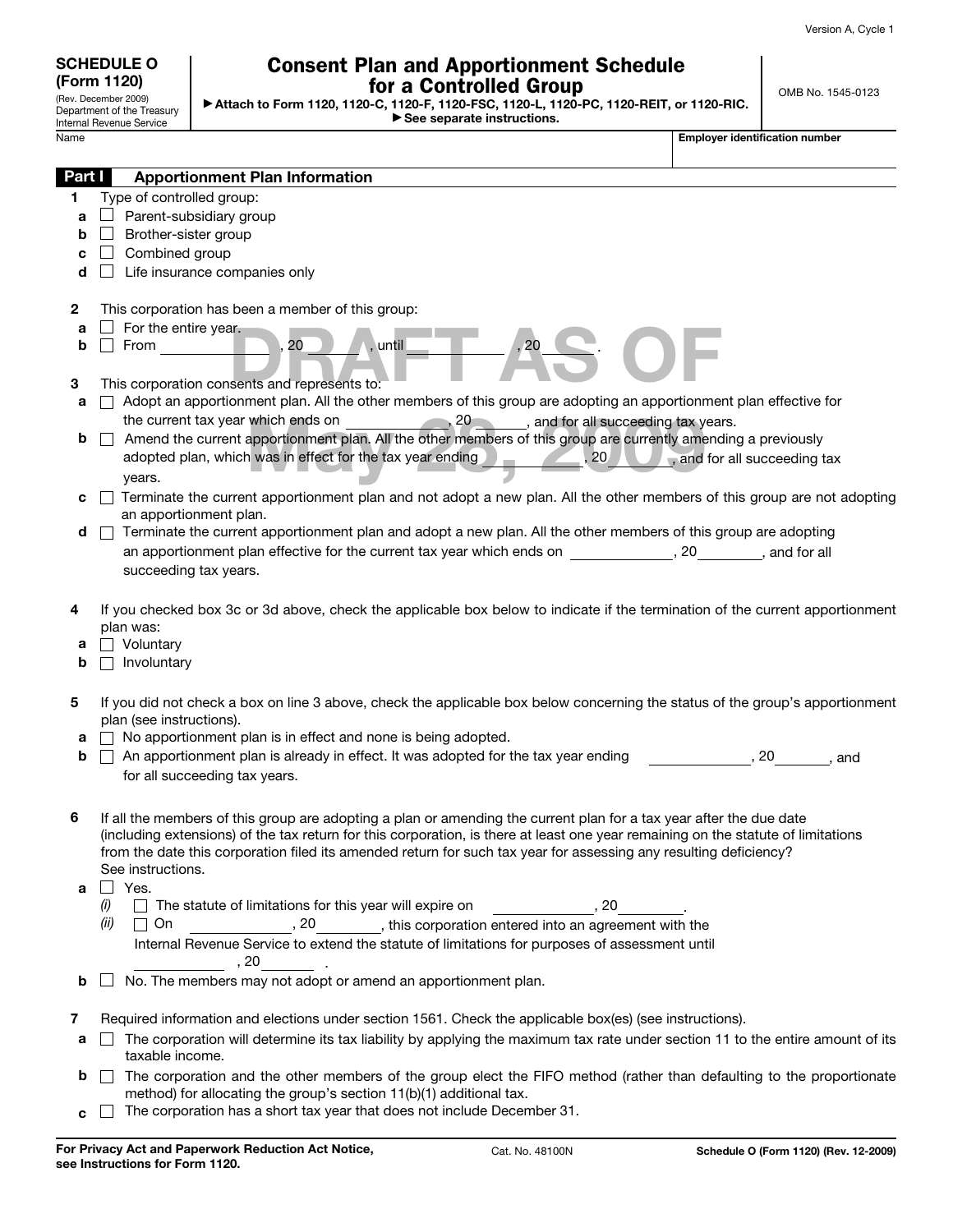| tax return.       |                                                                                     |                                                                                      |               |                  |                                                    |                         |                                               |
|-------------------|-------------------------------------------------------------------------------------|--------------------------------------------------------------------------------------|---------------|------------------|----------------------------------------------------|-------------------------|-----------------------------------------------|
|                   |                                                                                     |                                                                                      |               |                  | Taxable Income Amount Allocated to<br>Each Bracket |                         |                                               |
|                   | employer identification number<br>Group member's name and<br>$\widehat{\mathbf{e}}$ | $\begin{array}{c} \hbox{\bf (b)} \ \hbox{Tax year end} \ \hbox{(Vr-Mo)} \end{array}$ | $rac{6}{15%}$ | $\frac{1}{25\%}$ | $e_{34\%}$                                         | $\mathbf{e}^{328}_{88}$ | (g)<br>Total (add columns<br>(c) through (f)) |
| ┯                 |                                                                                     |                                                                                      |               |                  |                                                    |                         |                                               |
| $\mathbf{\Omega}$ |                                                                                     |                                                                                      |               |                  |                                                    |                         |                                               |
| ო                 |                                                                                     |                                                                                      |               |                  |                                                    |                         |                                               |
| 4                 |                                                                                     |                                                                                      |               |                  |                                                    |                         |                                               |
| LO,               |                                                                                     |                                                                                      |               |                  |                                                    |                         |                                               |
| $\circ$           |                                                                                     |                                                                                      |               |                  |                                                    |                         |                                               |
| r                 |                                                                                     |                                                                                      |               |                  |                                                    |                         |                                               |
| $\infty$          |                                                                                     |                                                                                      |               |                  |                                                    |                         |                                               |
| :<br>:<br>:<br>ၜ  |                                                                                     |                                                                                      |               |                  |                                                    |                         |                                               |
| <u>°</u>          |                                                                                     |                                                                                      |               |                  |                                                    |                         |                                               |
| Total             |                                                                                     |                                                                                      |               |                  |                                                    |                         |                                               |
|                   |                                                                                     |                                                                                      |               |                  |                                                    |                         | Schedule O (Form 1120) (Rev. 12-2009)         |

 $Page 2$ 

Schedule O (Form 1120) (Rev. 12-2009) Page **2** Schedule O (Form 1120) (Rev. 12-2009)<br>Partia II Taxable Income Apportionment (See instructions)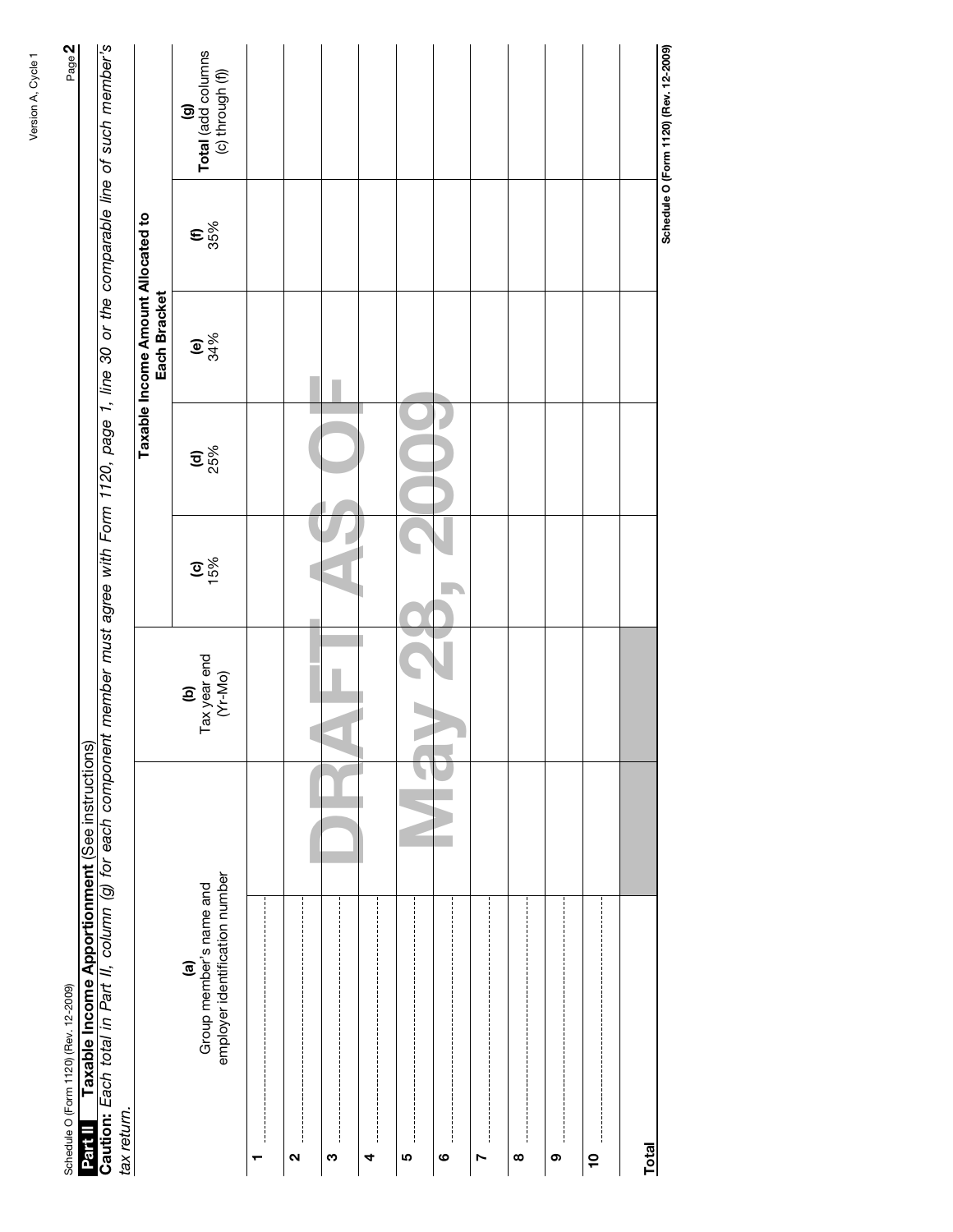| Schedule O (Form 1120) (Rev. 12-2009)                   |                 |                  |               |                          |                      |                                | Page 3                                                        |
|---------------------------------------------------------|-----------------|------------------|---------------|--------------------------|----------------------|--------------------------------|---------------------------------------------------------------|
| Income Tax Apportionment (See instructions)<br>Part III |                 |                  |               |                          |                      |                                |                                                               |
|                                                         |                 |                  |               | Income Tax Apportionment |                      |                                |                                                               |
| (a)<br>Group member's name                              | $\frac{15}{15}$ | $\frac{6}{25\%}$ | $\frac{1}{2}$ | $rac{6}{25%}$            | $\epsilon_{\rm s}^2$ | $\mathbf{G}^{\infty}_{\infty}$ | (h)<br>Total income tax<br>(combine lines<br>(b) through (g)) |
| ┯                                                       |                 |                  |               |                          |                      |                                |                                                               |
| N                                                       |                 |                  |               |                          |                      |                                |                                                               |
| $\frac{1}{1}$<br>ო                                      |                 |                  |               |                          |                      |                                |                                                               |
| 4                                                       |                 |                  |               |                          |                      |                                |                                                               |
| Ю                                                       |                 |                  |               |                          |                      |                                |                                                               |
| ဖ                                                       |                 |                  |               |                          |                      |                                |                                                               |
| N                                                       |                 |                  |               |                          |                      |                                |                                                               |
| $\pmb{\infty}$                                          |                 |                  |               |                          |                      |                                |                                                               |
| ļ<br>စ                                                  |                 |                  |               |                          |                      |                                |                                                               |
| °                                                       |                 |                  |               |                          |                      |                                |                                                               |
| <b>Total</b>                                            |                 |                  |               |                          |                      |                                |                                                               |
|                                                         |                 |                  |               |                          |                      |                                | Schedule O (Form 1120) (Rev. 12-2009)                         |